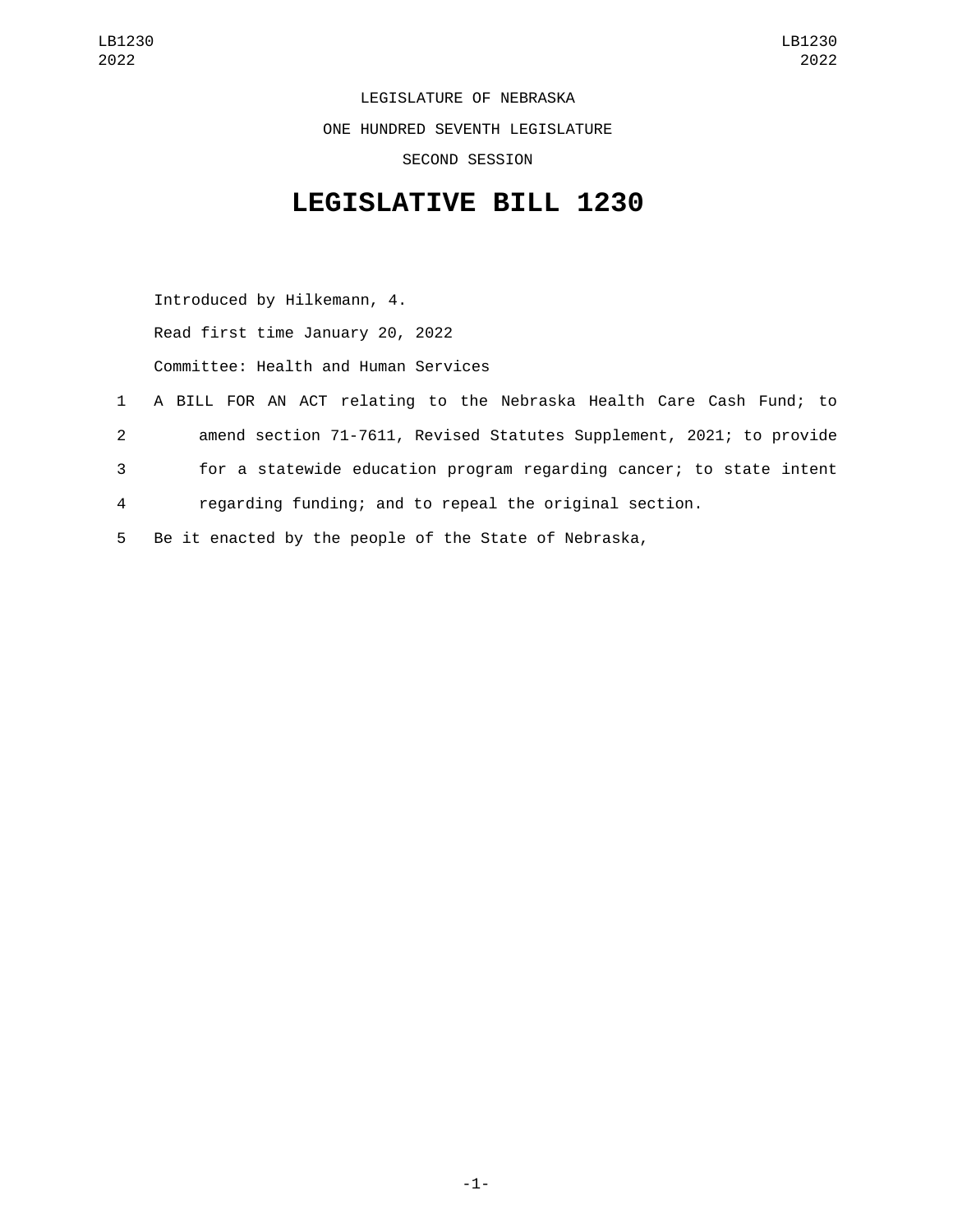Section 1. Section 71-7611, Revised Statutes Supplement, 2021, is 2 amended to read:

 71-7611 (1) The Nebraska Health Care Cash Fund is created. The State Treasurer shall transfer (a) sixty million three hundred thousand dollars on or before July 15, 2014, (b) sixty million three hundred fifty thousand dollars on or before July 15, 2015, (c) sixty million three hundred fifty thousand dollars on or before July 15, 2016, (d) sixty million seven hundred thousand dollars on or before July 15, 2017, (e) five hundred thousand dollars on or before May 15, 2018, (f) sixty-one million six hundred thousand dollars on or before July 15, 2018, (g) sixty-two million dollars on or before July 15, 2019, (h) sixty-one million four hundred fifty thousand dollars on or before July 15, 2020, and (i) fifty-one million dollars on or before every July 15 thereafter from the Nebraska Medicaid Intergovernmental Trust Fund and the Nebraska Tobacco Settlement Trust Fund to the Nebraska Health Care Cash Fund, except that such amount shall be reduced by the amount of the unobligated balance in the Nebraska Health Care Cash Fund at the time the transfer is made. The state investment officer shall advise the State Treasurer on the amounts to be transferred first from the Nebraska Medicaid Intergovernmental Trust Fund until the fund balance is depleted and from the Nebraska Tobacco Settlement Trust Fund thereafter in order to sustain such transfers in perpetuity. The state investment officer shall report electronically to the Legislature on or before October 1 of every even- numbered year on the sustainability of such transfers. The Nebraska Health Care Cash Fund shall also include money received pursuant to section 77-2602. Except as otherwise provided by law, no more than the amounts specified in this subsection may be appropriated or transferred from the Nebraska Health Care Cash Fund in any fiscal year.

 The State Treasurer shall transfer ten million dollars from the Nebraska Medicaid Intergovernmental Trust Fund to the General Fund on 31 June 28, 2018, and June 28, 2019.

-2-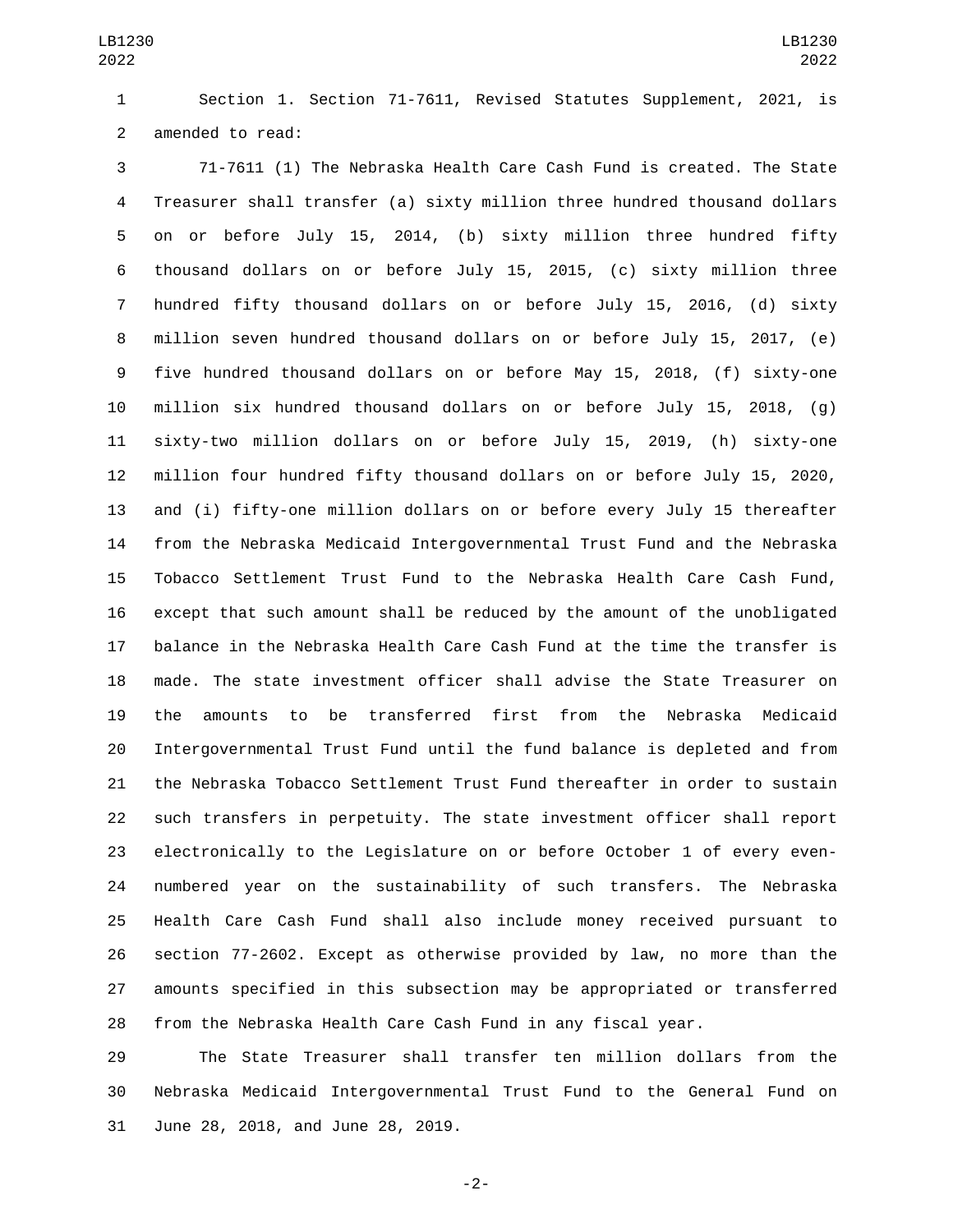Except as otherwise provided in subsection (6) of this section, it is the intent of the Legislature that no additional programs are funded through the Nebraska Health Care Cash Fund until funding for all programs with an appropriation from the fund during FY2012-13 are restored to 5 their FY2012-13 levels.

 (2) Any money in the Nebraska Health Care Cash Fund available for investment shall be invested by the state investment officer pursuant to the Nebraska Capital Expansion Act and the Nebraska State Funds 9 Investment Act.

 (3) The University of Nebraska and postsecondary educational institutions having colleges of medicine in Nebraska and their affiliated research hospitals in Nebraska, as a condition of receiving any funds appropriated or transferred from the Nebraska Health Care Cash Fund, shall not discriminate against any person on the basis of sexual 15 orientation.

 (4) The State Treasurer shall transfer fifty thousand dollars on or before July 15, 2016, from the Nebraska Health Care Cash Fund to the Board of Regents of the University of Nebraska for the University of Nebraska Medical Center. It is the intent of the Legislature that these funds be used by the College of Public Health for workforce training.

 (5) It is the intent of the Legislature that the cost of the staff and operating costs necessary to carry out the changes made by Laws 2018, LB439, and not covered by fees or federal funds shall be funded from the Nebraska Health Care Cash Fund for fiscal years 2018-19 and 2019-20.

 (6) It is the intent of the Legislature to fund the grants to be awarded pursuant to section 75-1101 with the Nebraska Health Care Cash 27 Fund for FY2019-20 and FY2020-21.

 (7) It is the intent of the Legislature to fund the contracts to be awarded pursuant to section 2 of this act from the Nebraska Health Care 30 Cash Fund.

Sec. 2. The Department of Health and Human Services shall contract

-3-